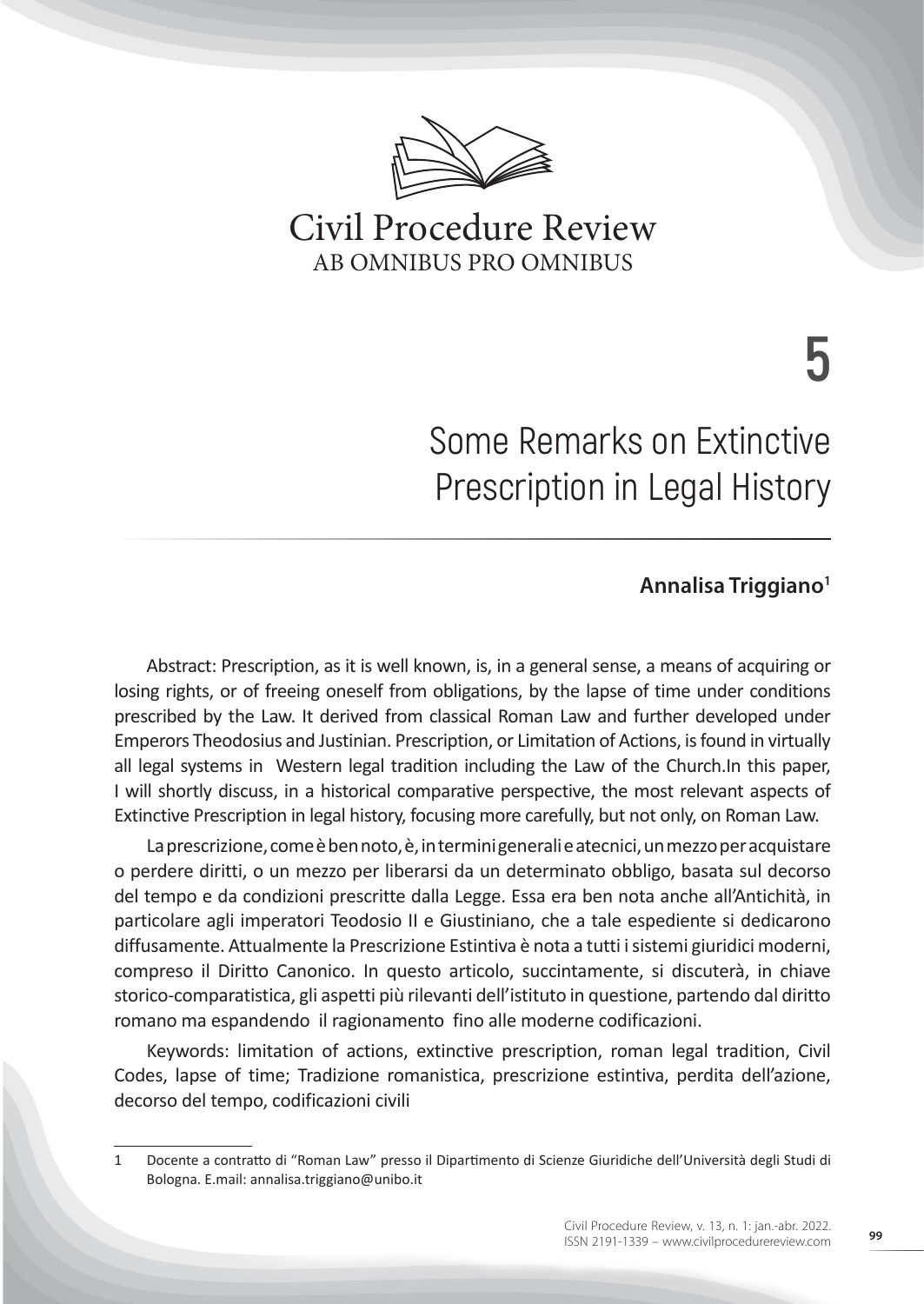#### **INTRODUCTION**

This paper deals with Limitation of actions, or extinctive prescription, as the subject is usually called in Civil Law jurisdictions. This is both a highly technical and a highly political topic. This paper is only aiming to focus on one political aspect: how long should prescription periods run, since it is here that we can appreciate the great effort of Roman Emperors in making rules to put a limit to the length of litigations. But as it will be shown in first Part of the paper, the term prescription, historically, had a meaning which was very far from how we intend it today. It was a part of roman "*formula*".

As it twill be shown in Part 2 of the paper, historically the extinctive prescription was firstly characterized by being an *exceptio*, based on the lapse of time by which the Defendant could prove, for example, his good and long lasting right of possession, in oppostion to plaintiff's action for recovering land (so called '*rei vindicatio*').

But extinctive prescription regarding to actions – I am referring to Part 3 of this paper – is a creation of Emperor Theodosius II: by reading one of his constitutions, we argue that prescription, at his time, did not only play a role with regard to obligations, although, in this paper, I will mainly mention – in a historical comparative perspective, which is based on the analysis of modern codifications – the extinctive prescripton of obligations (Limitation of actions in contract and tort law).

Methodologically, as I will show mainly in Part 5, the first possibility to geto over Justininan's long lasting model of extinctive prescription, is simply to shorten them. But things were not so simple: it took a long time, but this is what modern legislations basically are trying to do.

Long prescription periods (30 years, according to Justinian) are, in my opinion, the weakest part of Roman Law, if we consider it in the present time.

Recent codes have shortened general prescripton periods to 15 years<sup>2</sup>, 10 years<sup>3</sup> or simply 3 years<sup>4</sup>.

But there's something more that Roman Emperors understood, thousands of years ago: statutory periods are always set periods of a given duration. In Roman Law, as it happens still today, in setting deadlines, three aims are generally sought to be met: they should ensure that there will be an end to litigations, to minimize the unfairness to defendants of being subjected indefinitely to the threat of being sued over a particular matter, they should provide a mechanism for the Courts to function more effectively by ensuring that litigation is not getting started so long after the event that there are likely

<sup>2</sup> Art. 374, Code Civil (Egypt)

<sup>3</sup> Art. 2934 Codice Civile (Italy), art. 1159 Codigo Civil (Mexico), art. 2922 Code Civil (Québec), art 127 Obligationenrecht (hereinafter: OR) (Switzerland)

<sup>4</sup> Law Reform (Limitation of Actions &C.) Act 1954 (England), Latent Damage Act 1986, Administration of Justice Act 1985, Consumer Protection Act 1987 and, for Germany, see beyond in the text.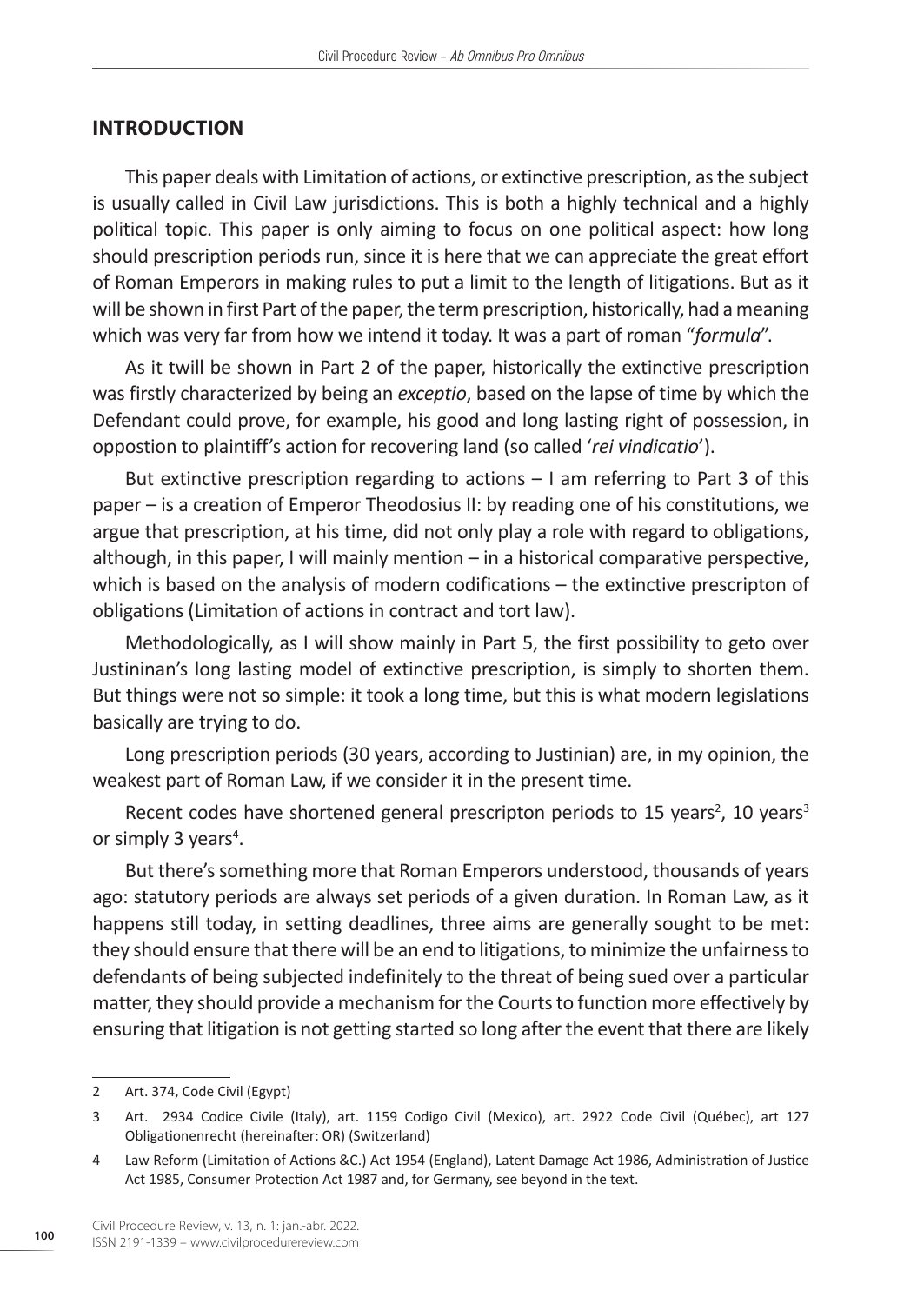evidentiary problems, and they should create an incentive to early settlements, so that the disrupting effect of unsettled claims on commercial intercourse be minimized.

# **1. THE ORIGINS OF EXTINCTIVE PRESCRIPTION**

The topic of extinctive prescription, or limitation of actions, has, until recently<sup>5</sup>, very widely, been regarded as dull and unrewarding. The aim of this Paper is tracing some short remarks on extinctive prescription, which has very ancient origins.

I firstly want the reader to reflect on a peculiar aspect of extinctive prescription. From the history of such topic, we will argue that 'positive'prescription was set earlier than the prescription of actions. Secondly, I have to underline that, historically, two different terms have been employed for the two legal institutions here under consideration: (Negative/Extinctive) Prescription and Limitation of Actions.

The former is in use in legal systems belonging to Romanistic Legal Family and is deriving, directly, from Roman *Longi Temporis Praescriptio*. The bracked qualification is intended to clarify that we are not dealing, in this paper, with acquisitive (or positive) prescription which is traditionally the acquisition of a title to the property as a result of a due lapse of time.

This was the historical root of the notion of *Longi Temporis Praescriptio* which – as I will show – was extended only in post classical period to Limitation of Actions. Under the older *ius commune*, the Roman term was still used in a broad sense, to cover what was usually referred to as 'acquisitive' and 'extinctive prescription. The Natural Law Codifications proceeded, thus, from this basis $<sup>6</sup>$ ; so did Scots<sup>7</sup> and South</sup> African Law<sup>8</sup>.

In England, interestingly, Prescription is a term that has mainly retained its original, acquisitive flavour. This is a remarkable topic. The functional equivalent to extinctive prescription, in English Law, is "Limitation of Actions". And such term is in use in Australian territories as well.

As the term clearly suggests, the English institution is procedural by its nature: Limitation does not affect the 'right', but merely the ability to pursue that right in a court. As I will show, the approach is by no means alien to civilian tradition.

Predominantly, however, the combination of both legal institutions under the same doctrinal and statutory umbrella is no longer regarded as helpful today, since they are largely governed by different rules.

<sup>5</sup> See the fundamental Report *Extinctive Prescription. On the Limitation of Actions*, The Hague London Boston, 1995.

<sup>6</sup> See, e.g., § 1478 and ff. ABGB (former version)

<sup>7</sup> Prescription and Limitation Scotland Act 1973

<sup>8</sup> Prescription Act 68 (1969)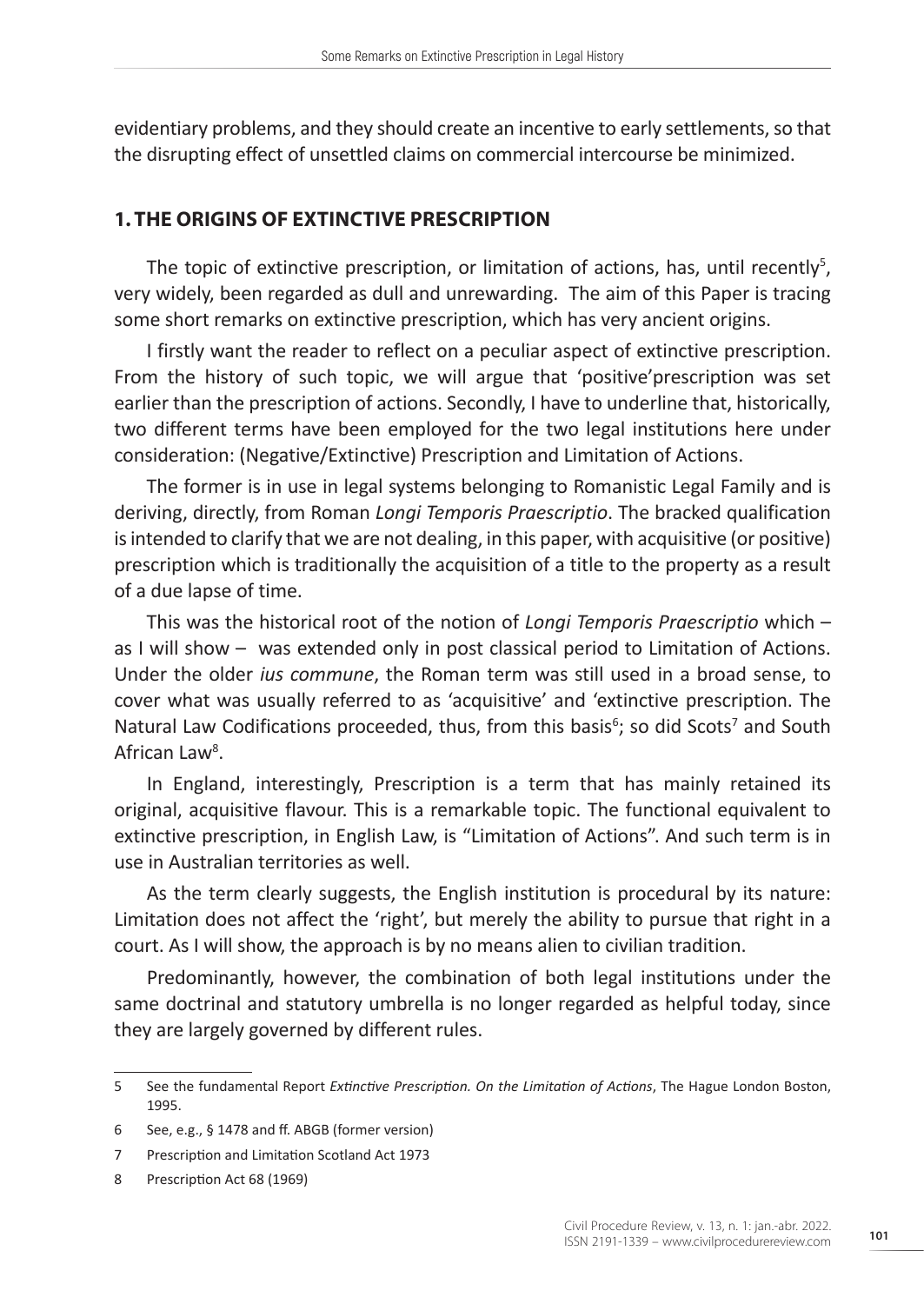The idea that the lapse of time could cause a loss of rights is not, surprisingly, a roman invention. Probably, in ancient Attic Law there was something similar to modern concept of extinctive prescription: but I am not thinking about Hellenistic "paragraphé".

If we take a look at Demosthenes' *pro Phormione* speech (ll. 25-27), we find something quite interesting about the so called "*prothesmia*". According to Demosthenes, Solon is supposed to set up the principle by which contractual actions expire within 5 years<sup>9</sup>.

But Roman Law, is, of course, much more interesting, as you may imagine, for discovering the origins of extinctive prescription, although may important scholars may not seem to care about historical roots of prescription<sup>10</sup>.

## **2.** *PRAESCRIPTIONES* **IN CLASSICAL ROMAN LAW?**

In private Roman Law<sup>11</sup>, the lapse of time had its influence, in classical period, also on the right to claim for something. But I have to underline that, at least in Classical Law, there is no relationship between the word *praescriptio* and what we call today as extinctive prescription, despite of the similarity of the words.

In fact, *praescriptio* was a term exclusively dealing with the system of litigation based on *formulares actiones* in Roman Republic. According to jurist Gaius, *praescriptones*  (and, before them, *exceptiones*) were clauses of the so called *formula* which had the purpose to trace the *causa petendi*, peculiarly when the claim was based on a *formula quo incertum petimus*<sup>12</sup> .

<sup>9</sup> F. Zuccotti, *Per una storia della Prothesmia prescrittiva*, in *Hellenic Law Review – Rivista di Diritto Ellenico*, 2012, p. 1; I. Giannadaki, *The time limit (prothesmia) in the Graphe Paranomon*, on *Dike* (17) 2014, p. 16 ff.; *The Oxford Handbook of Demosthenes*, ed. G.Martin, Oxford 2018, p. 393ff.

<sup>10</sup> R. Zimmermann, *Comparative foundations of a European Law of Set-Off and Prescription*, Cambridge 2002, especially p. 66f. In this monography there's a considerable selected bibliography on extinctive prescription in many legal experiences: see page 67 and ff. The German Scholar, who i careful in describing the new tendencies on prescription, in a comparative perspective, is strangely neglecting History of Roman Law. Much more careful, in his historical analysis, is the huge work of A. Piekenbrock, *Befristung, Verjahrung, Verschweigung unf Verwikung: eine Rchtsvergleihende Grundlagen Studie zu Rechsanderungen durch Zeitblauf*, Tubingen 2006, p. 59, 61, 78, 90ff., 113., 156; E. Chevreau, *Le temps et le droit: la réponse de Rome. L'approche du droit privé*, Paris 2006, p. 97ff.

<sup>11</sup> M. Amelotti, *La prescrizione delle azioni in diritto romano*, Milan 1958, and D. Norr, *Die Entstehung der longi temporis praescriptio: Studien zum Einfluss der Zeit im Recht und zur Rechtspolitik in der Kaiser*, Koln -Opladen,1969.

<sup>12</sup> See, for more details, *The Oxford Handbook of Roman Law and Society*, eds. P. du Plessis, C. Ando, K. Tuori,Oxford 2016, p. 215 ff. Cfr. Gai 4. 130-132: Gai. 4, 130-132: *Videamus etiam de praescriptionibus quae receptae sunt pro actore. 131. Saepe enim ex una eademque obligatione aliquid iam praestari oportet, aliquid in futura praestatione est: veluti cum in singulos annos vel menses certam pecuniam stipulati fuerimus; nam finitis quibusdam annis aut mensibus huius quidem temporis pecuniam praestari oportet, futurorum autem annorum sane quidem obligatio contracta intellegitur, praestatio vero adhuc nulla est. Si ergo velimus id quidem quod praestari oportet petere et in iudicium deducere, futuram vero obligationis praestationem in integro relinquere, necesse est ut cum hac praescriptione agamaus EA RES AGATUR CUIUS REI DIVES FUIT; alioquin si*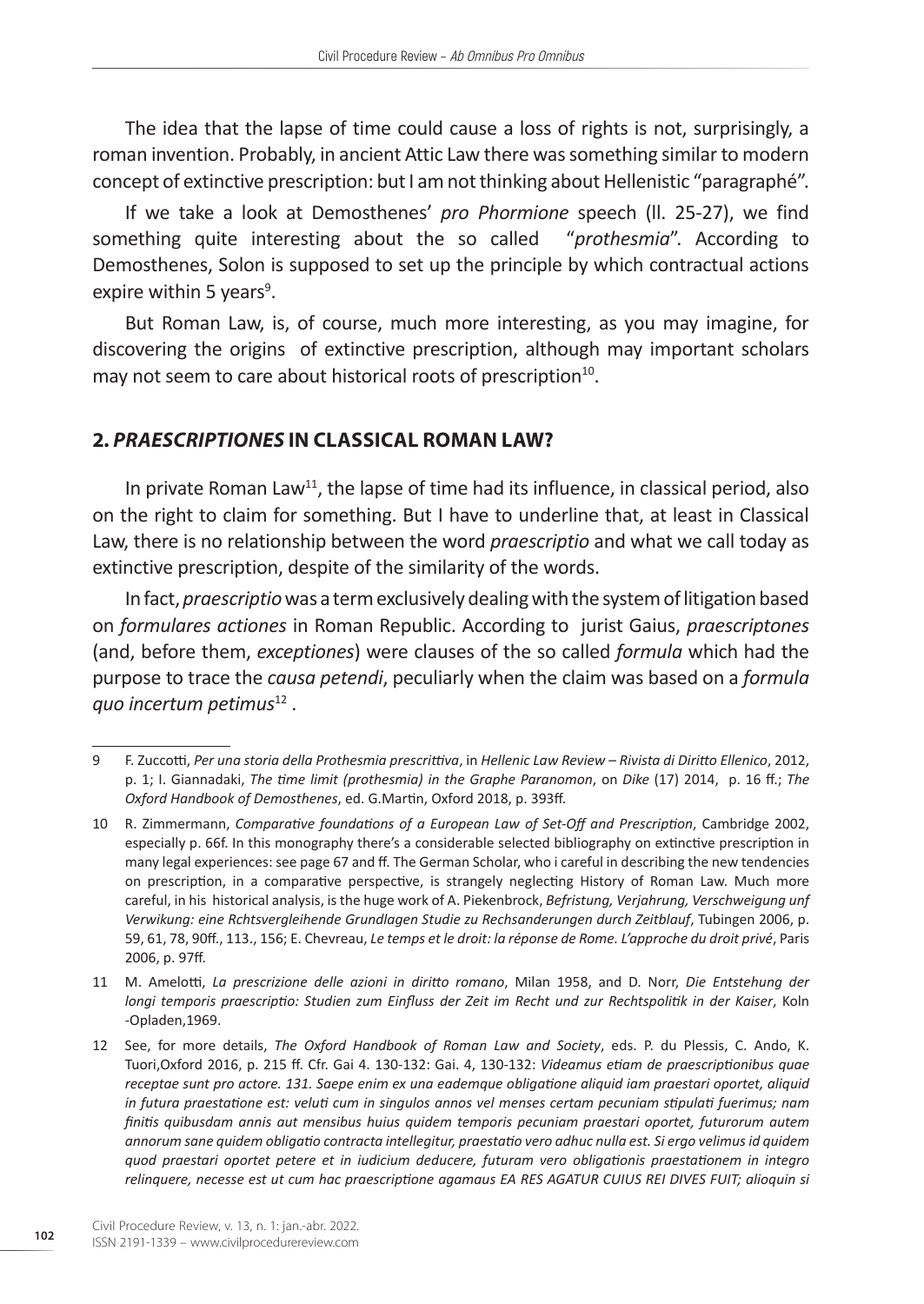Doubtless, in late Byzantine Law, *praescriptio* and *exceptio* were meant to be as synonymous, while in Classical Roman Law, all texts referring to *praescriptio* as a kind of *exceptio* based on the lapse of time are considered as untrustworthy, since they are not genuinely Roman.

However, it is quite sure that in Roman Legal Experience there was not a unique and 'technical' term which could describe exactly the phenomenon of loss of rights by the lapse of tie, at least as we consider, as I told before, Classical Period.

Nevertheless, there were many different expressions, sometimes quite complex too, which were useful to distinguish perpetual actions from temporary actions.

The Jurist Gaius, for example (see, e.g., 4,110-11) describes the actions which praetor granted within a year (*intra annum dare*), which were opposite to *perpetuae actiones* based on *ancient leges* or *senatus consulta* (*perpetuo accommodare, perpetuo dare*).

The Jurist Paulus<sup>13</sup>, yet, traces a difference between actions which praetors granted within one year and actions which were granted even after such deadline as well.

Even in Justinian's *Institutiones* we find expressions like *perpetuo competere*, in *perpetuum extendi*, *perpetuo dari*, as opposite to *intra annum vivere*, *anno terminari*.

But in late Roman Empire, things and words begin to change: in the system of litigation called *Cognitiones Extra Ordinem*, the word *praescriptio* is meant to be a kind of 'defense', or 'defendant's act of defense'. Terms like *praescriptio* and *exceptio* became as synonyms, as it is well shown in Justinian's *Digesta* D. 44.1 (*De exceptionibus praescriptionibus et praeiudiciis*), and in C. 8.35 (36) (*De exceptionibus sive praescriptionibus*), and finally, in C. 7.30 (*De annali exceptione italici contractus tollenda et de diversis temporibus et exceptionibus et praescriptionibus et interruptionibus eorum*).

But the term *praescriptio* is increasingly used, assuming the exact meaning of 'defense basing on the lapse of time'.

*sine hac praescriptione egerimus, ea scilicet formula qua incertum petimus, cuius intentio his verbis concepta est QUIDQUID PARET N. NEGIDIUM A. AGERIO DARE FACERE OPORTERE, totam obligationem, id est etiam futuram in hoc iudicium deducimus, et quae ante tempus obligatio... 131a. Item si verbi gratia ex empto agamus, ut nobis fundus mancipio detur, debemus hoc modo praescribere EA RES AGATUR DE FUNDO MANCIPANDO, ut postea, si velimus vacuam possessionem nobis tradi,... sumus, totius illius iuris obligatio illa incerta actione QUIDQUID OB EAM REM N. NEGIDIUM A. AGERIO DARE FACERE OPORTET, per intentionem consumitur, ut postea nobis agere volentibus de vacua possessione tradenda nulla supersit actio. 132. Praescriptiones autem appellatas esse ab eo, quod ante formulas praescribuntur, plus quam manifestum est.*

<sup>13</sup> Cfr. D. 44, 7, 45 pr. (Paul. 1 ad ed.): *In honorariis actionibus sic esse definiendum cassius ait, ut quae rei persecutionem habeant, hae etiam post annum darentur, ceterae intra annum. honorariae autem, quae post annum non dantur, nec in heredem dandae sunt, ut tamen lucrum ei extorqueatur, sicut fit in actione doli mali et interdicto unde vi et similibus. illae autem rei persecutionem continent, quibus persequimur quod ex patrimonio nobis abest, ut cum agimus cum bonorum possessore debitoris nostri, item publiciana, quae ad exemplum vindicationis datur. sed cum rescissa usucapione redditur, anno finitur, quia contra ius civile datur*.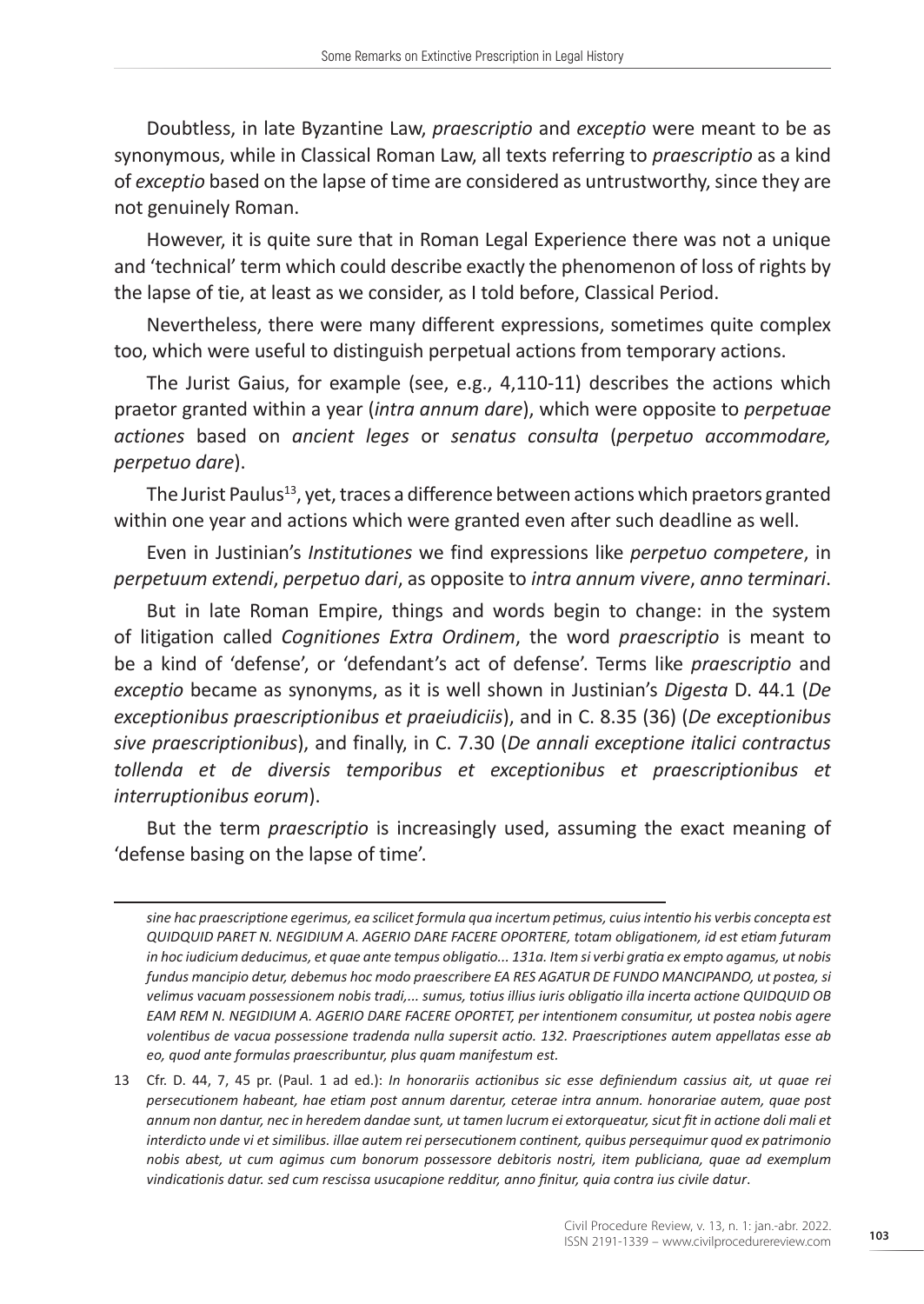#### **3. EXTINCTIVE PRESCRIPTION AND THEODOSIUS II**

It is useful, n this direction, to remind shortly that the most ancient traces of *longi temporis praescriptio*, which was meant to be as an *exceptio* basing on the lapse of time, are in two ancient Egyptian *papyri*. *Longi temporis preascriptio* was a statutory rule firstly set up by Emperors Severus and Caracalla, through a rescript in 199 A.D., as it is well shown in Papyrus BGU 26714, *longi temporis praescriptio* seemed to be a "veto opposé à la *rei vindicatio*"<sup>15</sup>, due to the plaintiff's guilty behavior. I do strongly agree with Mrs. Chevreau's idea above cited. She picked up exactly, from my point of view, the deep meaning, and the essence, of *longi temporis praescriptio* as it showed itself in late Roman Empire.

One Century later, more or less, the Emperor Constantinus issued a *constitutio* which mentioned a brand new of *praescriptio*, the so called *longissimi temporis praescriptio* (or *Rescriptum Constantini de quadraginta annorum praescriptione*: FIRA, I, 96 and FIRA, III, 101), whose aim was protecting, by an *exceptio*, a *possessio* lasting for at least fourty years $16$ .

But the genuine extinctive prescription, at least as we today intend it, then, referred to actions, firstly appears on stage, in Roman Legal experience, only under the Emperor Theodosius II, in 424 A.D.

The Emperor aimed to shorten the term of all civil litigations, setting up a "*certum tempus in protrahendis litibus*" (he expressly made mention of safety and fairness in legal affairs, even in the sense that we commonly intend such topics: suretyship of rights).

It is useful to remind the content of the *Lex Theodosiana*, at least in a footnote<sup>17</sup>. Thirty years lasting *praescriptio* was intended to cover both *hereditatis petitiones* and

<sup>14</sup> We may read it in *Fontes Iuris Romani Anteiustiniani*, I, nn. 84 ss. and online here: bgu.1.267 = HGV BGU 1 267 = Trismegistos 20201 (papyri.info)

<sup>15</sup> Chevreau, *op. cit.* (supra n. 10) 111

<sup>16</sup> Cfr. C. J. Kraemer - N. Lewis, *Constantine's Law on Longissimi Temporis Praescriptio*, in *Actes Ve Congrès de Papyrologie* (Bruxelles 1938), p. 245ff. and, lately, M. De Simone, *P. Col. VII, 175. Aspetti giuridici di un verbale di udienza*, in *Annali Università degli Studi di Palermo*, 56 (2013), p. 29ff. The text of the Statute is in A. C. Johnson, P.R. Coleman-Norton, F. C. Bourne, *Ancient Roman Statutes* (Austin 1961) 241, n. 305

<sup>17</sup> Imp. Theodosius A. Asclepiodoto PP. CTh. 4.14.1 (year 424): *Sicut in rem speciales, ita ad universitatem ac personales actiones ultra triginta annorum spatium minime protendantur. Sed si qua res vel ius aliquod postuletur, vel persona qualicumque actione vel persecutione pulsetur, nihilominus erit agenti triginta annorum praescriptio metuenda: eodem etiam in eius valente persona, qui pignus vel hypothecam non a suo debitore, sed ab alio possidente nititur vindicare. Nam petitio finium regundorum in eo scilicet, quo nunc est, iure durabit. 1. Quae ergo ante non motae sunt actiones, triginta annorum iugi silentio, ex quo competere iure coeperunt, vivendi ulterius non habeant facultatem. Nec sufficiat precibus oblatis speciale quoddam, licet per annotationem, meruisse responsum vel etiam iudiciis allegasse, nisi, allegato sacro rescripto aut in iudicio postulatione deposita, fuerit subsecuta conventio. In eandem rationem illis procul dubio recasuris, quae post litem contestatam, in iudicium actione deducta habitoque inter partes de negotio principali conflictu, triginta denuo annorum devoluto curriculo, tradita oblivioni ex diuturno silentio comprobantur. 2. Non sexus fragilitate,*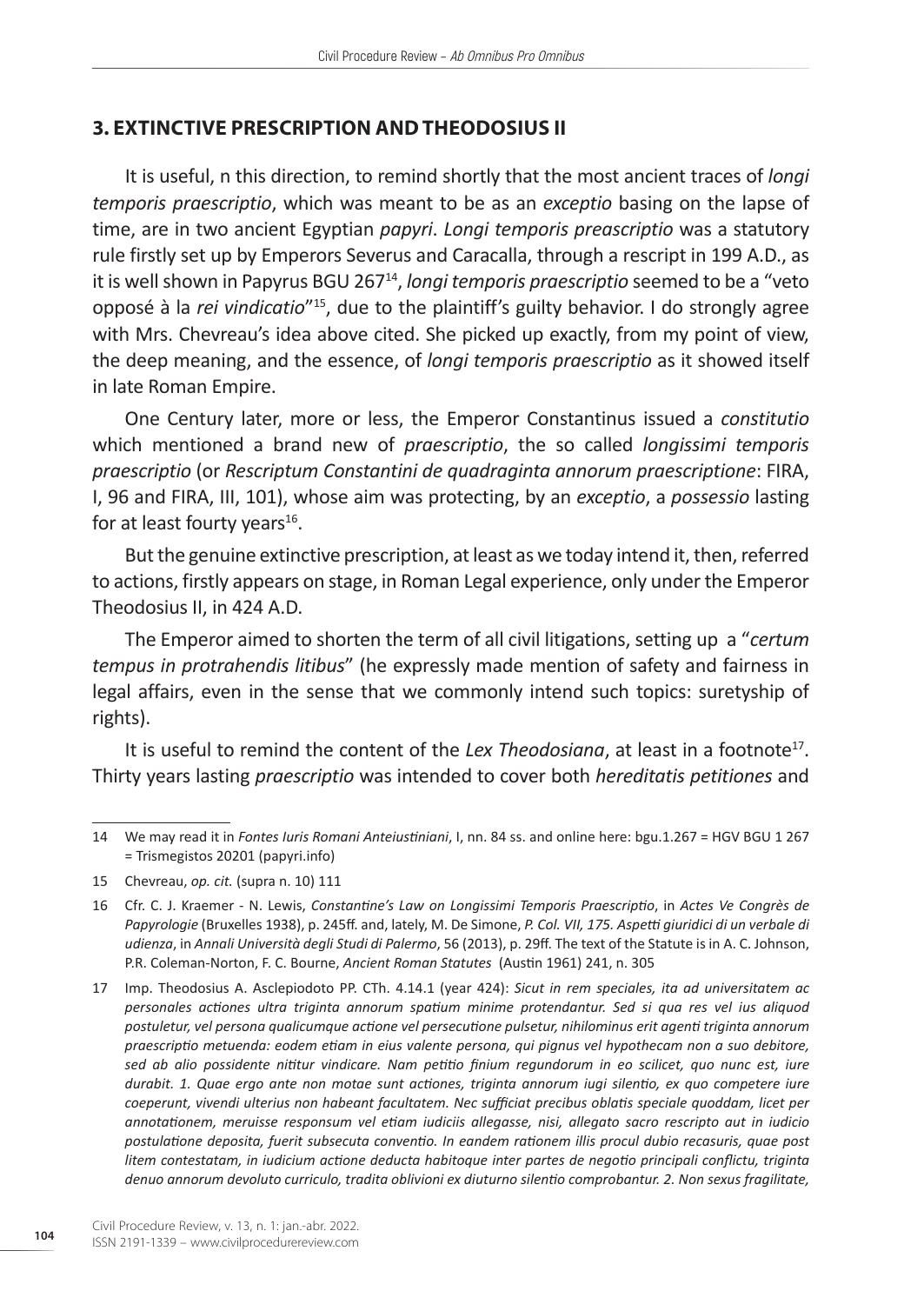contractual actions. *Diuturnum silentium* of the plaintiff (his long-lasting silent and guilty behavior), as we argue by reading such text, is one of the most relevant and modern ideas to justify, and to understand, the essence of the remedy of extinctive prescription.

Some actions kept on being perpetual under Theodosius, as they used to be, for example *actio finium regundorum*; while *actiones communi dividundo* ad *familiae erciscundae* were meant to be as temporary.

The Emperor made mention, in his text, of many important, and surprisingly modern aspects of extinctive prescription. For example, it was ell described that the commencement of prescriptive. Finally, the Emperor underlined that prescription did not run against *pupilli*, women while he made no mention of *absentes* and *milites*. Also, such idea has had great luck in legal history, since it is, nowadays, a suspensive factor of extinctive prescription.

The *lex Theodosiana*, here above mentioned, was contained in Justinian's Code as well, but Byzantine jurists – as it often happened – made in it some textual changes.

4. Extinctive Prescription and Justinian

To have an idea of how Emperor Justinian considered the topic of extinctive prescription, first of all, we have to consider some parts of his famous Constitutio Haec quae necessario, whose date of issue was 13th February 528 A.D., opening the Codex.

Justinian strongly underlined his aim to shorten the length of litigations (*amputare prolixitatem litium*). One may say that Justinian did not discover anything new, about the topic of extinctive prescription<sup>18</sup>, but  $-1$  have to underline  $-$  the lack of new rules in Justinian's era was due to the fact that Theodosius, just one Century before, had been careful to fully cover all the aspects of extinctive prescription.

So – this is just my humble opinion – it may be incorrect to underrate Justinian. Sources show a different point of view: some scholars, instead, rightly underline that

*non absentia, non militia contra hanc legem defendenda, sed pupillari aetate dumtaxat, quamdiu ( 83) sub tutoris defensione consistit, huic eximenda sanctioni. Nam quum ad eos annos pervenerit, qui ad sollicitudinem pertinent curatoris, necessario ei, similiter ut aliis, annorum triginta intervalla servanda sunt. 3. Hae autem actiones annis triginta continuis exstinguantur, quae perpetuae videbantur, non illae, quae antiquitus fixis temporibus limitantur. 4. Annorum autem curricula ita numerari conveniet, ut et illa in demensionem tempora reducantur, quae ante nostrae mansuetudinis sanctionem iugi taciturnitate fluxerunt. 5. Verum ne qua otioso nimis ac desidi querimonia relinquatur, ei, qui se fiducia perpetuitatis actionem non movisse commemorat, decem post hanc legem annorum spatia continua superioribus addi praecipimus, ut, si quidem ante sanctionem hac lege praefinitos annos decurrisse patuerit, praeter ea tempora, quae manarunt, decem actori annorum spatia prorogentur, ita ut tempus illi hoc continuum ex legis tempore numeretur. Quod si decem illi anni superesse videbuntur aut amplius, ulterius eum nihil desiderare conveniet, sed proprio lapsu temporis decurrente ad triginta usque consummationem debere suo spatio esse contentum; si annos quidem restare non dubium est, sed infra decem eorum intervalla concludi, nihilominus etiam sic eum spatium tantum oportebit accipere, ut decem integer numerus compleatur; postquam hac definitione nulli movendi ulterius facultatem patere censuimus, etiamsi se legis ignorantia excusare tentaverit. Dat. XVIII. kal. decemb. Constantinopoli Victore v. c. cons.* Theodosian's Statute was also reprinted in Justinian's Code, exactly in C. 7.39.3.

<sup>18</sup> Chevreau, *op. cit.* (supra, n. 10) p.121 ff.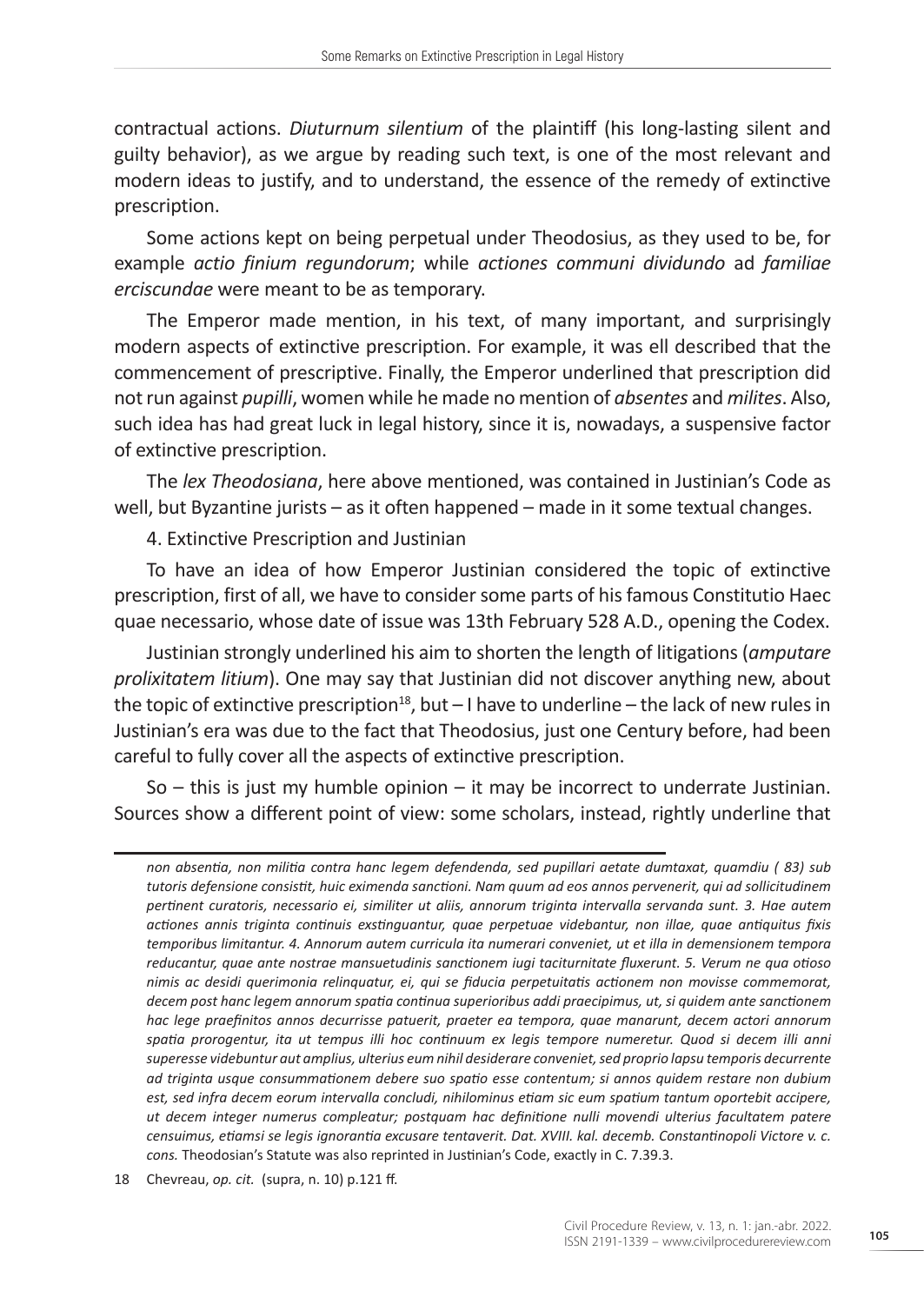Justinian's reign was representing the start of the idea connecting *longa taciturnitas* (long-lasting guilty silence) to *firmitas* (safety of legal bargaining).

According to Justinian, extinctive prescription had a thirty years lasting period. But, overall, if we take a look at C. 7.31.1<sup>19</sup>, we realize that, under Justinian, prescription had an ambiguous appearance, referring both to extinctive and acquisitive effect. Such aspects, as I underlined before, characterized many modern Civil Codes.

The Emperor Justinian, furthermore, was the first to trace a difference between limitation of actions and *peremptio causae* (limitation period of the trial, or péremption d'instance, as French Law says): this we may argue reading the famous *Lex Properandum*, which set up a maximum period of only three years for civil litigation causes (Cfr. C. 3.1.13)<sup>20</sup>.

5. Final Remarks in a Historical Comparative Perspective

Justinian's asset of extinctive prescription, ambiguously characterized by extinctive and acquisitive effects, and by a considerably long limitation period (30 years), has had great luck in Legal History, peculiarly in Countries like French and Italy.

Infact, the old articles of the French Code Civil, going back to the year 1804 (artt. 2219-2281), and the articles of Italian Codice Civile, going back to the year 1865 (artt. 2105-2147) were faithfully inspired by Roman Rules. This may sound, of course, as no surprise.

But the trend, in modern legislations, has been to shorten the periods of extinctive prescription. In recent times, Germany and France, for example, have changed the asset of prescription in their codes, focusing, pecurliarly, on shortening limitation periods, as I will shortly remind.

In this direction, a not inconsiderable amount of legal literature has also been generated by attempts to reform or harmonize, especially in Europe, the law of prescriptio/limitation of actions.

In Germany, for example, the rules relating to prescription have surprisingly been regarded as one of the less satisfactory features of the BGB.

<sup>19</sup> *Cum nostri animi vigilantia ex iure quiritum nomen et substantiam sustulerit et communes exceptiones in omni loco valeant, id est decem vel viginti vel triginta annorum vel si quae sunt aliae maioris aevi continentes prolixitatem, satis inutile est usucapionem in italicis quidem solis rebus admittere, in provincialibus autem recludere. sed et si quis res alienas, italicas tamen, bona fide possidebat per biennium, miseri rerum domini excludebantur et nullus eis ad eas reservabatur regressus. quae et nescientibus dominis procedebant: quo nihil inhumanius erat, si homo absens et nesciens tam angusto tempore suis cadebat possessionibus.* \* iust. a. iohanni pp. \* <a 531 d. xv k. nov. constantinopoli post consulatum lampadii et orestis vv. cc.>

<sup>20</sup> CI.3.1.13pr.: Imperator Justinianus *Properandum nobis visum est, ne lites fiant paene immortales et vitae hominum modum excedant, cum criminales quidem causas iam nostra lex biennio conclusit et pecuniariae causae frequentiores sunt et saepe ipsae materiam criminibus creare noscuntur, praesentem legem super his orbi terrarum ponendam, nullis locorum vel temporum angustiis coartandam ponere*. \* iust. a. iuliano pp. \* <a 530 d. vi k. april. constantinopoli lampadio et oreste vv. cc. conss.>. Cfr. A. Metro*, Brevi note sulla mors litis per inattività*, on *Fundamina*, 20, 2014, 638ff.; A. Agudo Ruiz, *Nota sobre CI. 3.1.13 Lex Properandum*, on *Revista General de Derecho Romano* (*RGDR*), 27 (2016).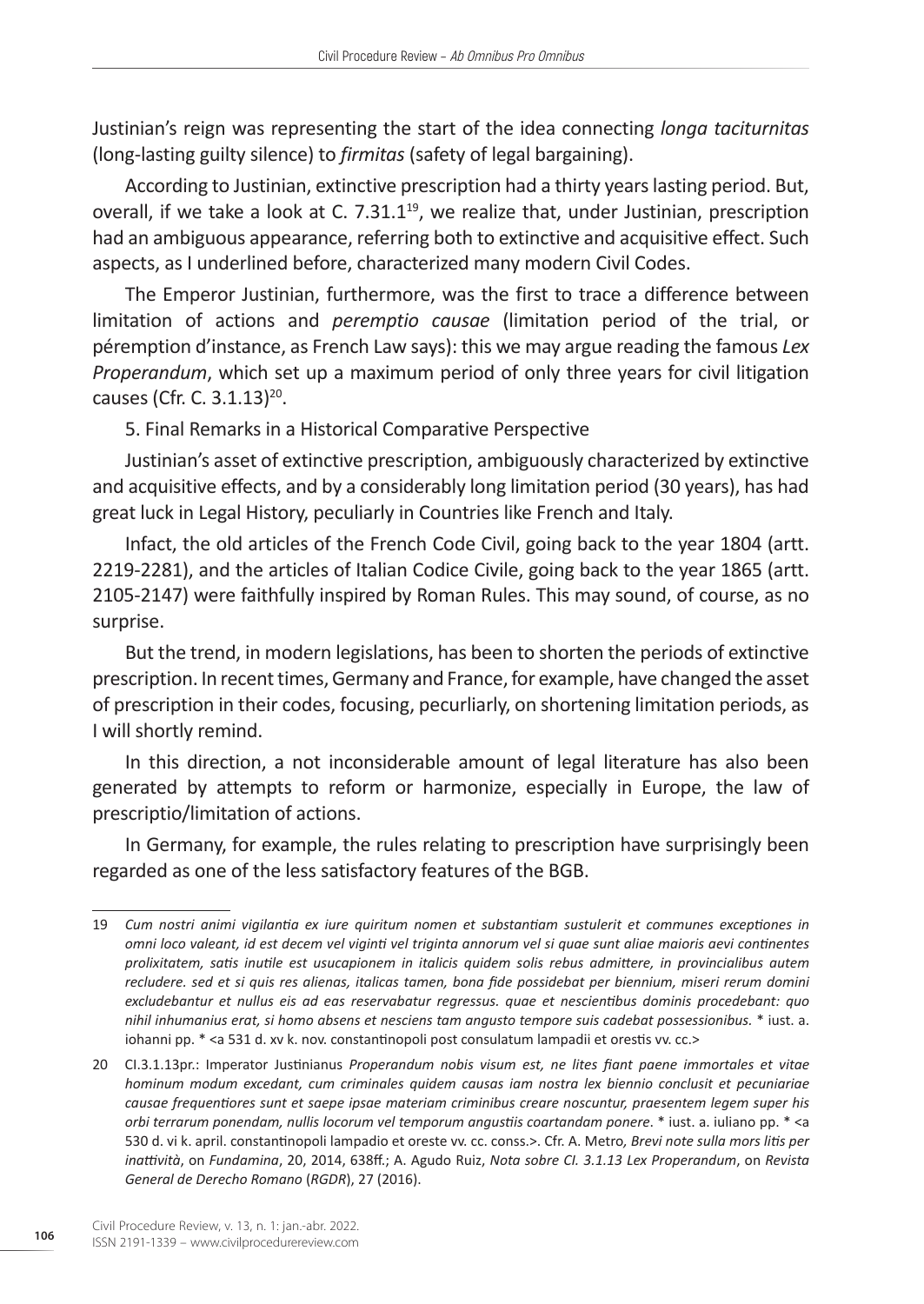The so-called German "Schuldrechtsmodernisierung", or "Modernization of the Law f Obligations", took finally place in the year 2002, and its most relevant provision is, in § 195 BGB, a general limitation period of three years.

Still more relevant is what happened in France<sup>21</sup>, in recent times. The growing dissatisfaction towards the law of liberative prescription was denounced in France for more than a Century.

Scholars and practitioners regularly urged the French Legislature to revise the part of the Code Civil related to the law of prescription, which was one of the most ancient in Europe. In 2008, the French Legislature took the necessary step and drastically reformed the Law of Prescription.

The general period has been shortened and unified (five years: see art. 2224, new version, of French Civil Code), there are new grounds for suspension (including codified principle *contra non valentem agere non currit praescriptio*), and a long-stop period has been introduced<sup>22</sup>.

The Civil Code of Netherlands (NBW) has a general term of prescription which is lasting twenty years: it seems that this Code is holding on Justinian's tradition<sup>23</sup> but, if we read it more carefully, the most relevant term, because of its relation to the Law of Obligations, is of five years ( see art. 3:307 and ff.).

As far as Danish Law is concerned, the general prescription rules in Danish Law are embodied partly in the Prescription Act of 1908, which prescribes a 5 years prescription period; and partly in art. 5-14-4 of Danish Code, containing a 20 years prescription period. It is worth reminding that Danish Law, in my opinion, is a good system, mixing shorter and longer prescriptive periods.

Taking a final look beyond European Countries, in the Prescription Act of South Africa we may find, as well, a wide range of prescriptive periods, from 3 years until 30  $years<sup>24</sup>$ .

In Brazilian Law<sup>25</sup>, the articles 177 and 178 of the Brazilian Civil Code (CCBr) show a wide range of prescriptive periods, especially in the law of contracts (from 6 months until 3 years).

On the other side of the World, the Civil Code of Japan seems to be still inspired by traditional, ancient rules on extinctive prescription. The Civil Code (1896 Law No.

<sup>21</sup> Délais de prescription | economie.gouv.fr

<sup>22</sup> J. Cartwright, S. Vogenauer, S. Whittaker (eds.), *Reforming the French Law of Obligations*, Oxford 2009. It may be interesting reading a paper that offers a comparison between French Law and Louisiana's Law: see B. West Janke, F.X. Licari, *The French Revision of Prescription: a Model for Louisiana?*, in *Tulane Law Review*, 85 (2010), p. 2 ff.

<sup>23</sup> Art. 3:306

<sup>24</sup> Prescription Act 1968, Ch. III, Prescription of Debts, § 11, sections A-D

<sup>25</sup> K.S. Rosenn, *Civil Procedure in Brazil*, in *Am. J. Comp. L*., 34 (1986) p. 487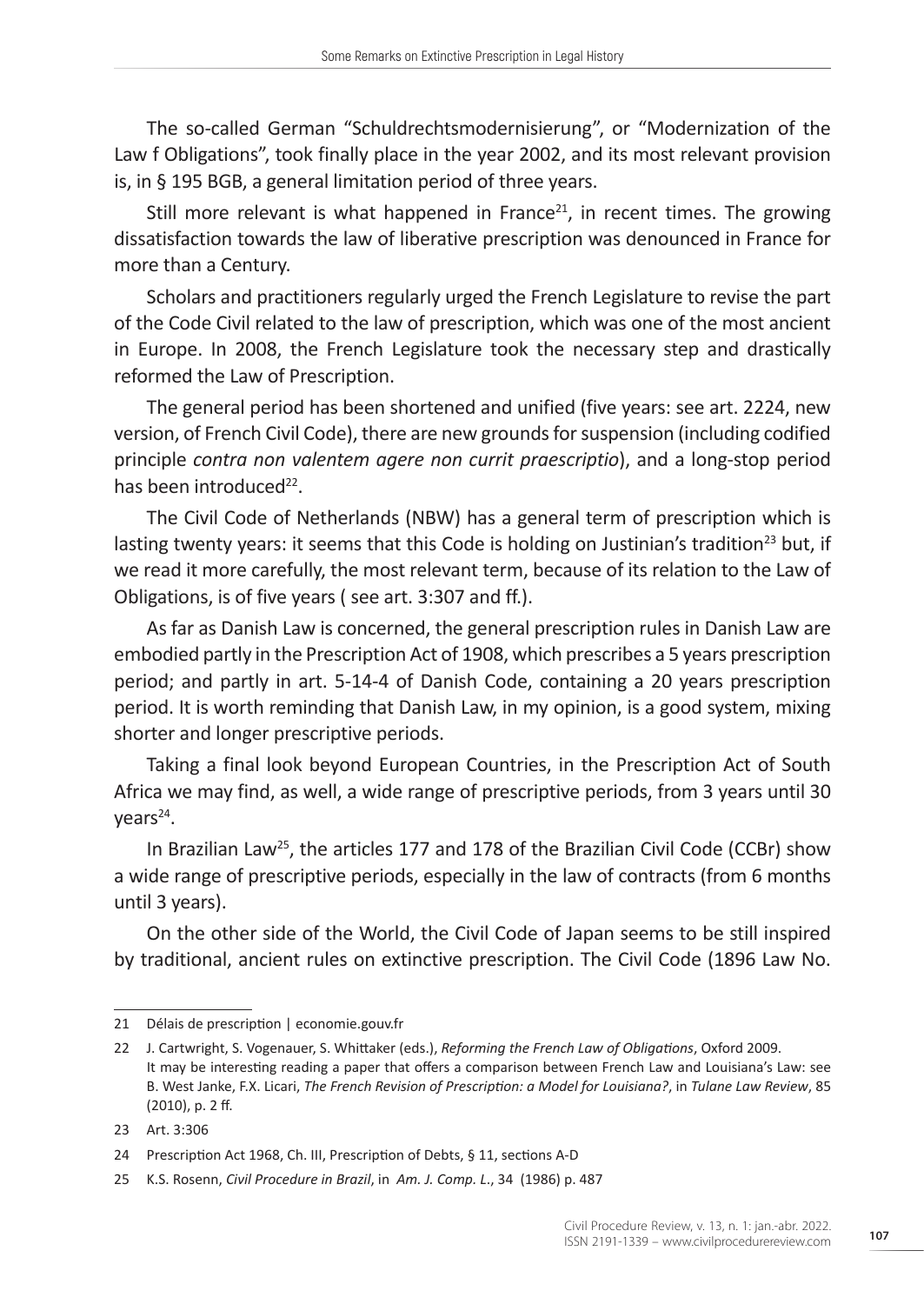89), the Commercial Code (1899 Law No. 48) and other relevant laws prescribe various limitation periods depending on the type of claims. In principle, the limitation period is 10 years (see art. 167 and ff.)<sup>26</sup>. But a property right other than an obligation right or ownership right shal lapse if it is not exercised for 20 years.

However, the period is shortened to 5 years if claims are related to commercial activities. It should be further noted that there are many other exceptions to the length of applicable limitation periods, such as 3 years for tort claims and 2 years for accounts receivable related to movable assets. Limitations periods commence when a right becomes exercisable. Limitations periods are characterized as a matter of substantive law. Although the right in question is deemed to expire after the relevant limitations period, a party is not prevented from filing suit, and the court will not inquire into the limitations period unless it is raised by the opposing party as a defense.

I think, furthermore, that may be interesting to mention New Zealand too. The Limitation Act of 1950 was a descendant of an English statute of 1623. The law of limitation in England was comprehensively reviewed in 1939, and as a result of that review, a new Limitations Act 1939 (UK) was passed. Limitation Act 1950 shown various limitation periods, going from 90 days (actions for unjustified dismissal and other employment-related personal grievances) to 3 years (action for misleading or deceptive conduct under the Fair Trading Act), to 6 years (action founded on contract or tort). New rules have been set up by Limitation Act 2010. Claims to recover land, for example, have a prescription period of 60 years, if based on adverse possession<sup>27</sup>.

In the same area, if we consider Queensland, the statutory rules go back to 1974 (Limitation of Actions Act) and it contains different periods of limitation for different classes of actions, as we may argue by reading § 9, Part  $II^{28}$ . In New South Wales the general term of provision for limitation of actions is 6 years<sup>29</sup>.

Then I am coming to the end of these short remarks on extinctive prescription, so it seems useful to clarify European tendencies of "soft law" sources concerning our topic.

I am referring, peculiarly, to so-called "Principles of European Contract Law" (PECL<sup>30</sup>), and to so-called "Draft Common Frame of Reference (DCFR<sup>31</sup>), which aims to become a general scheme for European Legislators, following the idea of a brand new *ius commune*.

In general, it doesn't matter whether the obligation has a contractual origin. This becomes evident in PECL, whose Chapter 14 is placed among the chapters devoted to

<sup>26</sup> Japanese Law Translation - [Law text] - Civil Code

<sup>27</sup> Limitation Act 2010 No 110 (as at 01 March 2017), Public Act – New Zealand Legislation

<sup>28</sup> View - Queensland Legislation - Queensland Government

<sup>29</sup> Limitation Act 1969 No 31 - NSW Legislation

<sup>30</sup> Principles of European Contract Law - PECL | Trans-Lex.org (trans-lex.org). see O. Lando*, Principles of European Contract Law,* in *The Rabel Journal of Comparative and International Private Law*, 56.2, 1982, 261ff.

<sup>31</sup> See Draft Common Frame of Reference. Outline Edition (univr.it)